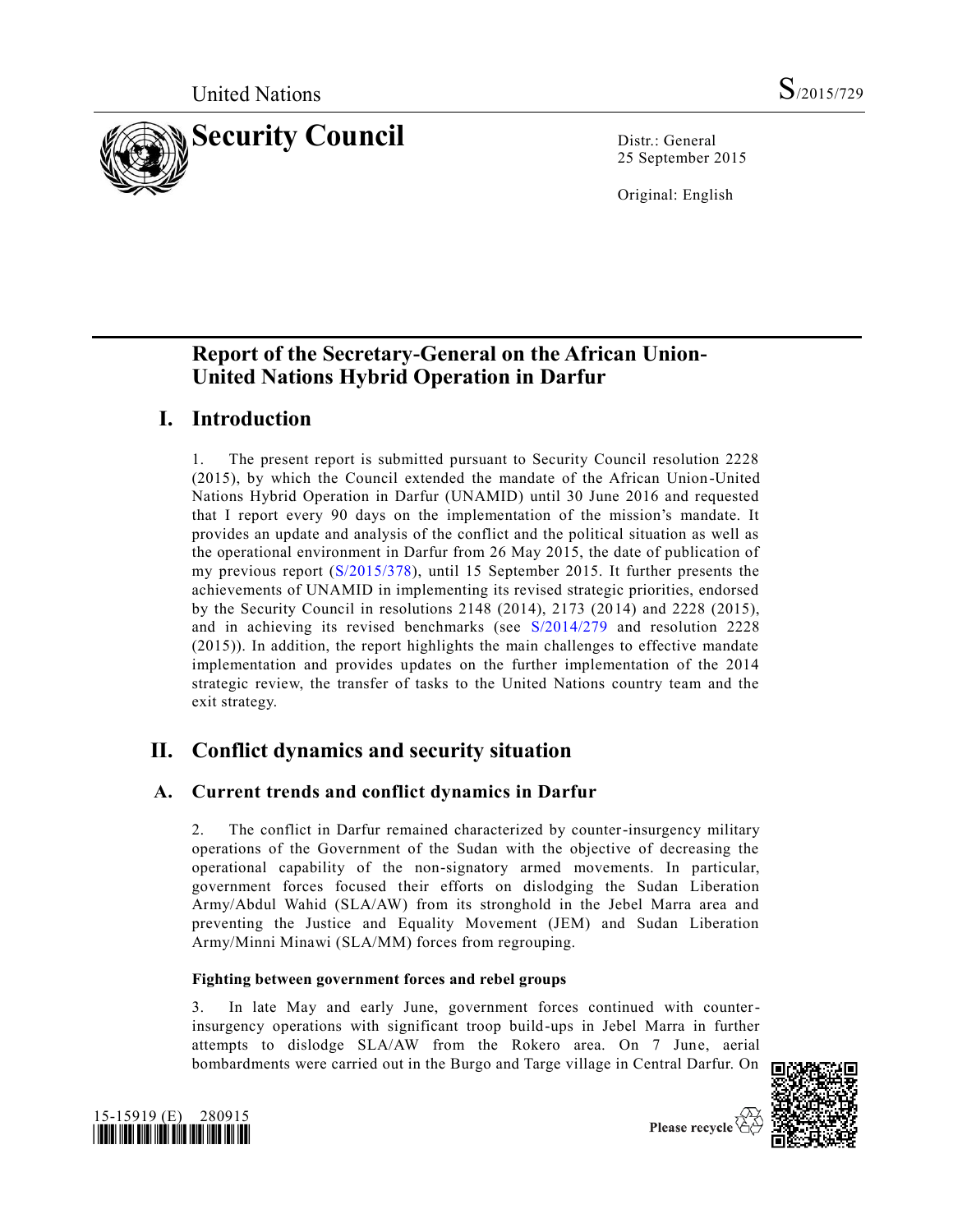8 June, SLA/AW elements ambushed a Sudanese Armed Forces convoy which was on its way to Rokero, around Savanga village near Golo town. On 11 and 14 June, aerial bombardment of SLA/AW positions was carried out in the Dalo and Solow areas, west of Rokero. On 15 and 16 June, government forces conducted aerial and ground operations in villages near Rowata. The combined air and ground offensive succeeded in dislodging SLA/AW from Rokero, Rowata and Burgo villages.

4. After achieving significant military gains vis-à-vis the armed movements through the implementation of the second phase of its "Decisive Summer" counterinsurgency operation from December 2014 to June 2015, the Government maintained an operational pause, owing mainly to movement restrictions faced by its troops during the rainy season. This pause provided the SLA/AW with a window of opportunity to launch several counteroffensives, including an attack on a Sudanese Armed Forces observation post at Keibi Mountain near Guldo, Central Darfur, on 3 July, and on two Sudanese Armed Forces checkpoints near Golo town, Central Darfur, on 4 July. In so doing, the SLA/AW attempted to demonstrate its enduring relevance to the conflict by disrupting the Government's effective control of the Guldo area. On 2 September, SLA/AW released 13 Sudanese Armed Forces soldiers who had been held prisoner in Jebel Marra since 2012.

5. JEM and SLA/MM, by contrast, largely avoided confrontation with government forces in their main conflict zones within the central (Shangil Tobaya, Dobo, Thabit, Fanga Suk and Tawilla) and northern corridors (area north -east of Kutum and Umm Baru, North Darfur). This is believed to be the result of the deterrent effect of the Government's reinforcements, including the Rapid Support Forces, in strategic locations between Fanga Suk, Tawilla and Shangil Tobaya, as well the significant losses in personnel and equipment suffered in the battle with the government forces at Nikhara near Tulus, South Darfur, in April 2015.

6. Nevertheless, on 14 June, an unknown armed group attacked a Sudanese Armed Forces position in Ta'alba village north-east of Tawilla, killing two Sudanese Armed Forces soldiers. On 16 June, the Sudanese Armed Forces suffered a similar attack in Orchi, east of Umm Baru, North Darfur. UNAMID was unable to confirm the involvement of SLA/MM or JEM elements in these attacks. Meanwhile, on 15 June, another splinter group led by Abbas Aseel, a former SLA/AW intelligence operative, attacked a government military camp at Seleah in Jebel Moon, north of El Geneina, West Darfur, resulting in the death of two Sudanese Armed Forces soldiers.

7. On 14 July, the Sudan Liberation Army/Free Will, a splinter armed group allied with the Government, together with Northern Rezeigat militias, clashed with elements of the Popular Defence Forces in Kafod, North Darfur, resulting in the death of six civilians and the looting and burning of a local market. On 5 August, the Government brokered a cessation of hostilities agreement between the adversaries.

## **Local conflicts and intercommunal violence**

8. Traditionally, intercommunal conflict in Darfur has occurred over access, use and management of resources, most frequently between sedentary-farming and nomadic-pastoral communities and was generally resolved by local leaders through traditional mechanisms. Despite local mediation efforts, the underlying causes of such violence remain largely unaddressed. Moreover, beyond resources disputes, the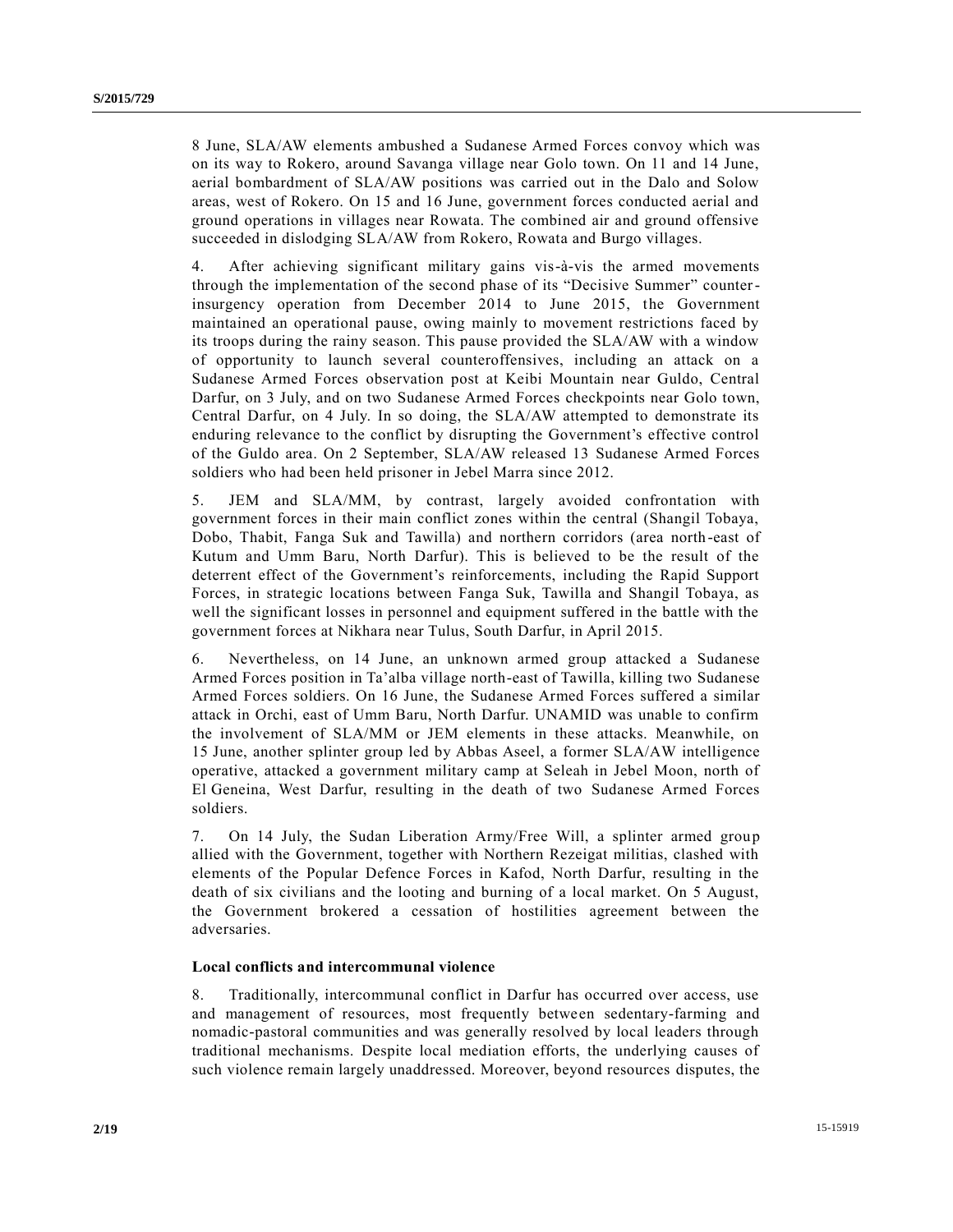conflict between the Government and the rebel movements has contributed to a significant increase in the frequency and intensity of intercommunal fighting. The instrumentalization of local militias, along with their continued influence, the availability of arms to local communities and widespread impunity, has resulted in tribal conflict becoming the main cause of violent death and substantial displacement of civilians in many parts of Darfur.

9. During the reporting period, UNAMID recorded 13 incidents of intercommunal fighting, mostly between Arab clans, which resulted in 164 fatalities, as compared to 11 incidents and 278 fatalities during the previous period. In most cases, the Government intervened quickly to end the violence and contain the situation. In particular, the newly appointed governors of East and South Darfur have taken strong measures to curb intercommunal violence within their States, including the creation of security buffer zones between warring communities, putting pressure on them to refrain from violence and arresting suspected perpetrators. Nonetheless, the continued recurrence of these conflicts points to the need for reconciliation processes that go beyond the mere containment of violence and address its root causes so as to ensure the sustainability of peaceful coexistence between local communities.

#### *Land disputes*

10. Land ownership is the underlying cause of the disputes between Ma'alia and Rezeigat in Abu Karinka and Adilla, East Darfur, and Berti and Zeyadiyah in Malha, Al Kouma and Mellit, North Darfur. The discovery of oil deposits in areas in which the Ma'alia reside and to which the Southern Rezeigat claim ownership further exacerbated their conflict.

11. The dispute between Ma'alia and Southern Rezeigat, which resulted in 320 fatalities in August 2014 and 107 in May 2015, remained unresolved and their relations continued to be tense. On 18 July, approximately 500 Southern Rezeigat youth mobilized near El Daien in preparation for an attack on the Ma'alia a few days later. News of the mobilization resulted in the displacement of at least 150 Ma'alia from Um Rakuba to Abu Karinka, Adilla, Hilal and Abu Jabra areas. The attack was prevented following engagement of the South Darfur State Governor with the Southern Rezeigat leadership, and the deployment of additional Sudanese Armed Forces troops into the buffer zone, which was established after the fighting between the two communities in May 2015.

12. Despite signing a cessation of hostilities in March 2015, fighting between Berti and Zeyadiyah tribes reignited on 4 July in Mellit locality, North Darfur, over the theft of livestock. On 5 July, Zeyadiyah attacked Hillet Abdul Rahim village near Mellit, killing seven Berti and looting their property. In retaliation, a nd for supporting the Zeyadiyah in previous incidents, on 8 and 10 July, Berti tribesmen attacked and burned six Beni Omran villages resulting in an unconfirmed number of fatalities. On 12 July, Berti and Zeyadiyah signed separate cessation of hostilities agreements with the State government, while additional Sudanese Armed Forces troops were deployed to Mellit to stabilize the situation. In the absence of a viable reconciliation process, fighting resumed once more over cattle-rustling, with Beni Omran attacking Hillet Ibrahim village and killing two Berti on 27 July and, together with the Zeyadiyah, attacking Husban Duma village in El Taweisha, North Darfur, and killing another two Berti on 17 August.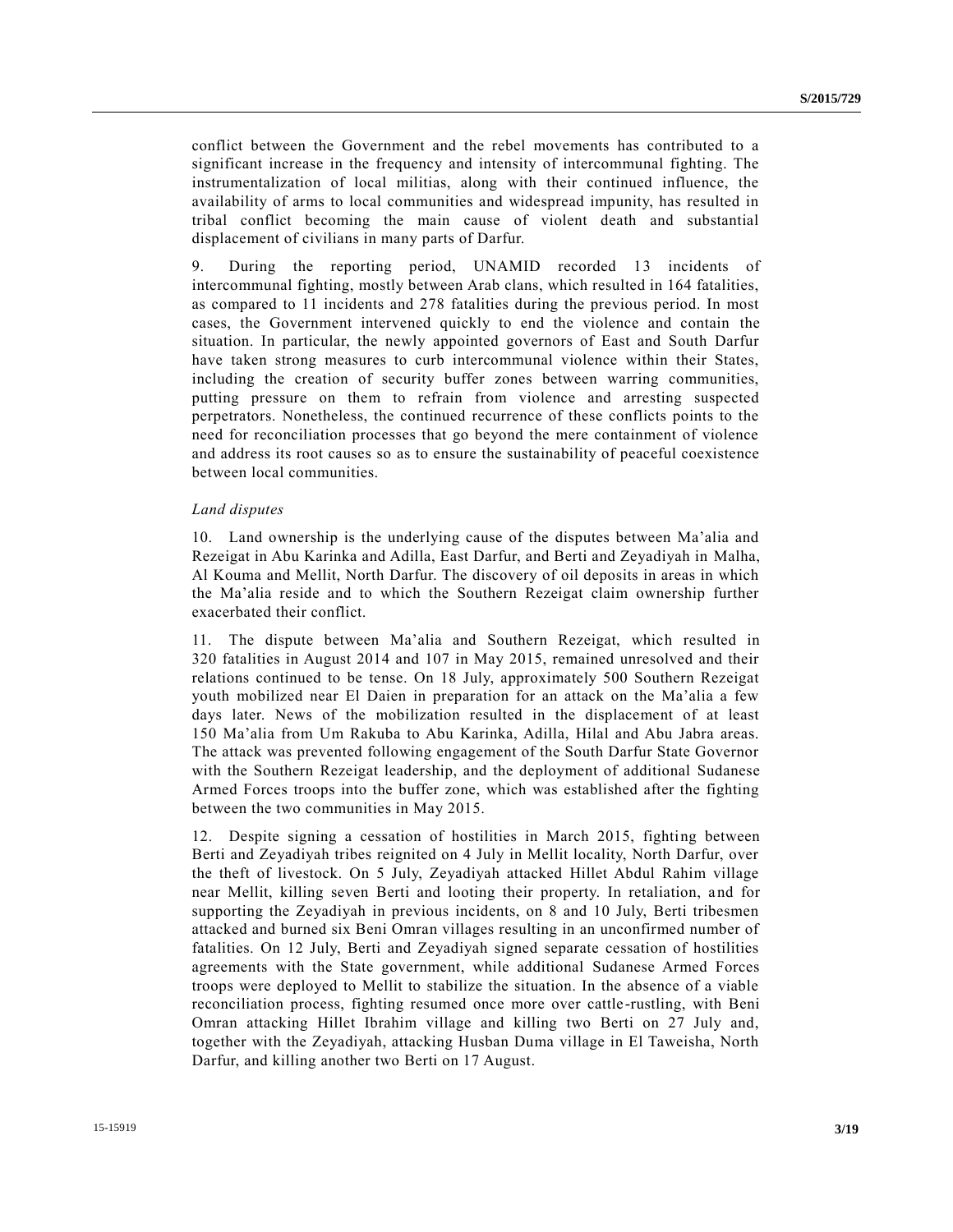#### *Cattle-rustling*

13. Incidents of cattle-rustling, particularly in East and South Darfur, remained frequent during the ongoing migration season and, coupled with the lack of effective local rule of law and judicial institutions, exacerbated intercommunal disputes. From 13 to 16 July, fighting resumed between Habaniya and Southern Rezeigat in Al Sunta, South Darfur, and El Ferdous, East Darfur, resulting in 46 fatalities. In response, the Government reinforced the Sudanese Armed Forces buffer zones between the two communities, while South Darfur authorities arrested 21 Southern Rezeigat and 11 Habaniya in relation to these incidents. Also in South Darfur, fighting between Fallata and Salamat over cattle-rustling resumed from 13 to 15 August in the Al Nadhif area in Buram and led to 83 fatalities. A ceasefire agreement between the two tribes was concluded on 7 September. Further cattle rustling-related clashes in East Darfur were recorded on 2 July between Ma'alia and Northern Rezeigat in Abu Duweiman village in Shearia and, on 4 July, between Northern Rezeigat and Habaniya in Umelkhairat, south-east of El Daien, both resulting in three fatalities.

#### *Access to farmland*

14. Conflicts over the use of and access to farmland between nomadic and sedentary communities were particularly prominent in East, South and West Darfur during the ongoing migration and farming season. In East Darfur, on 2 July, Birgid and Ghuzam tribes clashed in Um Karasha village near Muhajeria, resulting in the death of two Birgid and two government police officers who attempted to defuse the situation. On 4 July, Beni Hussein and Salamat clashed in the Ingumbail area, north of Um Dukhun, Central Darfur, resulting in one fatality. In South Darfur, two Masalit tribesmen were killed in a confrontation with Southern Rezeigat in Goertobak area near Graida, on 18 and 19 July. During July, in the Aisha Bara area of West Darfur, south-east of El Geneina, tensions between local farmers and nomadic communities increased significantly and tribal authorities suspended farming activities pending a resolution of the dispute.

15. Internally displaced person farmers across all five states of Darfur were also frequently prevented from accessing their farmlands by Arab herders and subjected to physical attack, harassment and destruction of crops. During the review period in West Darfur, for example, farmers near the Krinding I and II, Kreinik and Sisi internally displaced person camps east of El Geneina were prevented from accessing their farmlands by armed Arabs demanding payment for its use or written forfeiture of their ownership rights.

#### **Criminality and banditry**

16. A total of 391 criminal incidents resulting in 93 fatalities were recorded compared to 316 incidents and 50 deaths during the previous period presenting a continued upward trend over the past 10 months. The most common crimes included murder (8), rape (42), shooting attack (73), armed robbery (66), attempted robbery (20), assault/harassment (69), burglary/break-in (29), looting (8), abduction (21), arson (5), ambush (11), threat (10) and livestock theft (29).

17. In North Darfur, the area around Kutum witnessed high rates of criminality, owing to the presence of Northern Rezeigat militias, as well as JEM and SLA/MM elements. On 22 July, armed men aboard three pick-up vehicles attacked Anka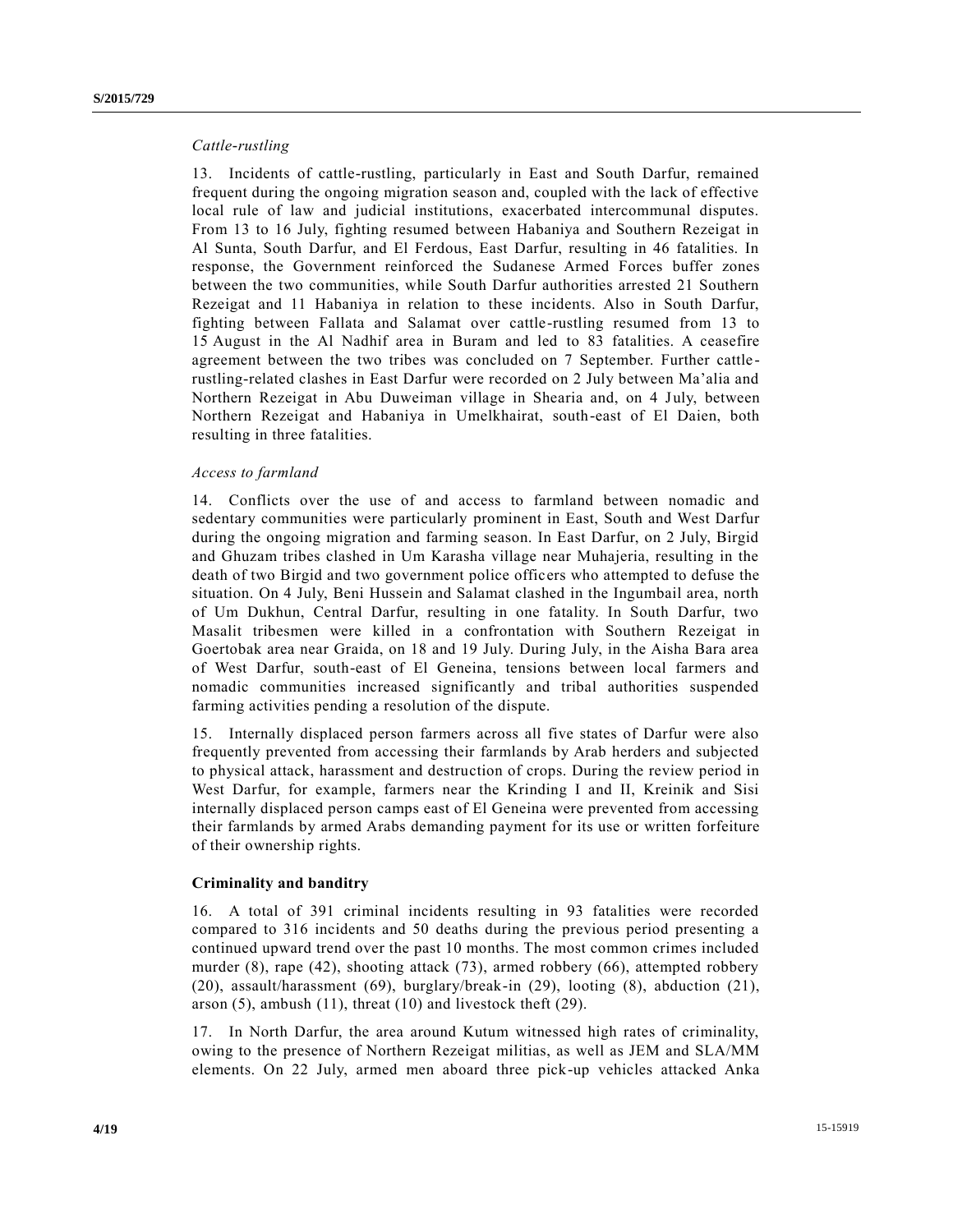village, north-east of Kutum, killing nine and abducting one civilian, looting property and rustling livestock. After similar attacks on internally displ aced persons in the Labado area of East Darfur by early August, the Government reinforced the Sudanese Armed Forces and police presence in the area in order to enforce the rule of law.

### **B. Political developments**

18. In the aftermath of the Sudanese national elections in April and the formation of a new Government in June 2015, the African Union High-level Implementation Panel continued its engagement with relevant stakeholders in order to gauge their views on prospects for the holding of a credible and inclusive national dialogue in the Sudan and the role of the synchronized mediation in this context. From 2 to 4 August, the Panel travelled to Khartoum and met with the Government and Khartoum-based opposition parties. In his meeting with the Chair of the Panel, President Thabo Mbeki on 3 August, President Bashir maintained that the national dialogue is a Sudan-owned process which should take place within the country and that there was therefore no need for a pre-dialogue meeting in Addis Ababa. He added that the dialogue would take place with or without the participation of the Darfur armed movements and the Sudan People's Liberation Movement/North.

19. In his meeting with the national dialogue preparatory committee (the "7+7 mechanism") on 5 August, President Bashir indicated that the national dialogue would be launched on 10 October and that efforts would be made to ensure the participation of opposition parties and holdout stakeholders. On 20 August, President Bashir convened the General Assembly of the national dialogue in Khartoum without the participation of the major opposition parties and expressed his readiness to declare a two-month ceasefire in Darfur and the Two Areas and to provide amnesty to those who decide to join the dialogue. During their meeting with the African Union High-level Implementation Panel in Addis Ababa on 22 August, representatives of the Sudanese armed and political opposition reiterated their refusal to participate in the national dialogue in the current conditions and format and called for a new approach through the possible strengthening of the Panel by the Security Council and the African Union Peace and Security Council.

20. From 19 to 23 August, the African Union Peace and Security Council visited the Sudan, including Darfur, to assess the situation. During its visit, the Peace and Security Council met with government officials and UNAMID, and visited an internally displaced person camp. Following the visit, during its 539th meeting, on 25 August, the Peace and Security Council issued a communiqué requesting the Government of the Sudan to desist from any actions that would undermine the holding of a credible and all-inclusive national dialogue and reiterated its call for an urgent pre-national dialogue meeting to be held in Addis Ababa under the auspices of the African Union High-level Implementation Panel. The Peace and Security Council further requested the Panel to continue its engagement in this context and to report within 90 days on the re-engagement of all Sudanese stakeholders in this process. On 30 August, President Bashir was quoted in the media reiterating his Government's opposition to hold a pre-national dialogue meeting outside of the Sudan. On 4 September, an ad hoc committee established under the "7+7 mechanism" to consider the Peace and Security Council decision reportedly submitted its recommendations and rejected the holding of such a pre -dialogue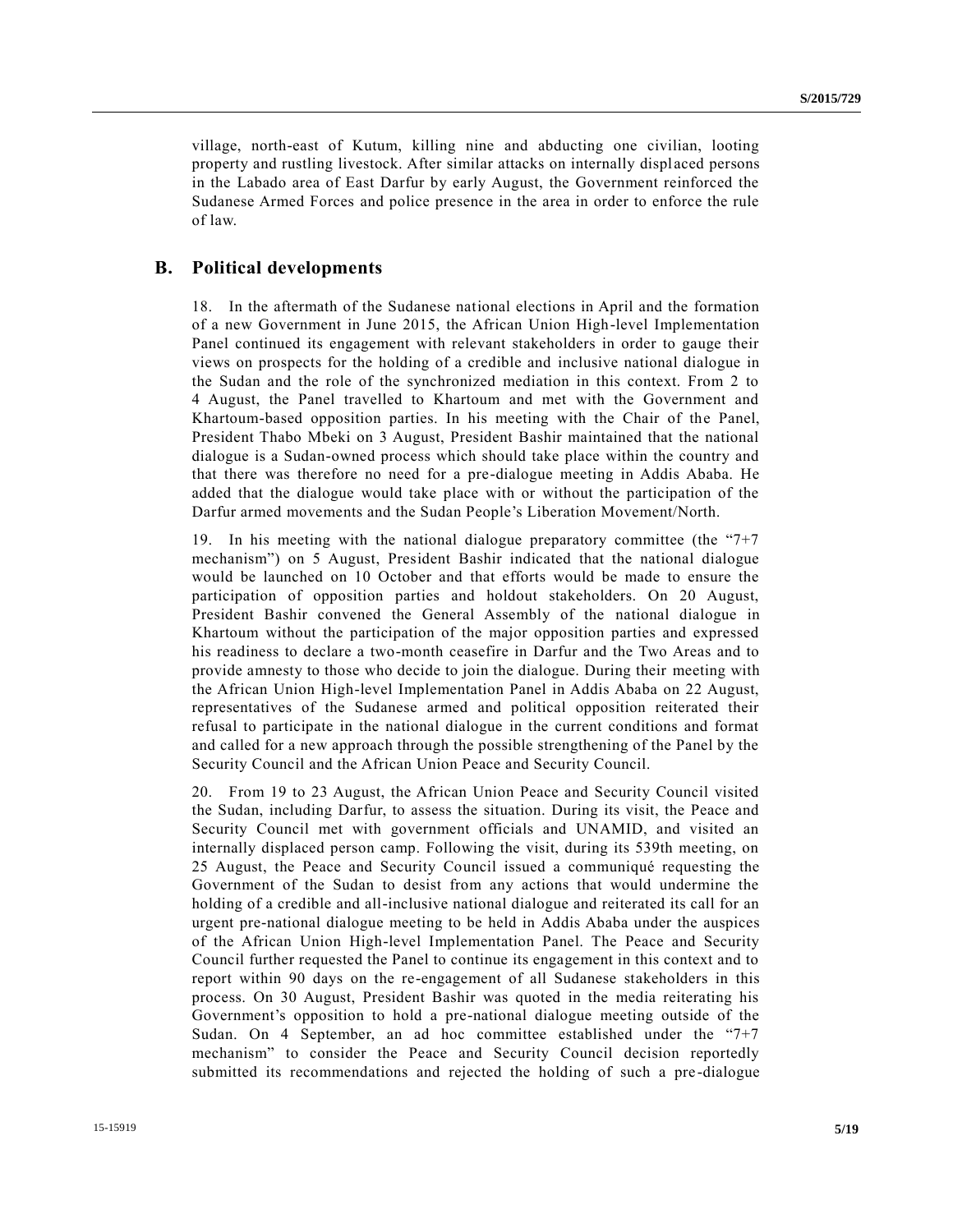meeting. Following a meeting of its leadership in Paris, from 9 to 14 September, the Sudan Revolutionary Front adopted a road map expressing readiness to sign a six-month cessation of hostilities agreement with the Government and support for the holding of the pre-dialogue meeting.

## **C. Humanitarian situation**

21. The humanitarian situation in Darfur continued to be characterized by largescale, protracted displacement. The current reporting period saw a level of new displacement lower than during the first half of the year, with humanitarian organizations receiving reports of just over 5,000 persons being displac ed owing to intercommunal fighting in Mellit, North Darfur, and Beida, West Darfur. Humanitarian organizations have verified over 104,000 newly internally displaced persons in 2015 and received unconfirmed reports of an additional 69,000 persons, most of whom are in inaccessible areas in and around the Jebel Marra. Approximately 50,000 people displaced since the beginning of the year have returned to their places of origin. A total of more than 2.6 million persons remain displaced across Darfur.

22. From 4 to 7 June, together with UNAMID and local authorities, humanitarian partners conducted an integrated assessment mission to Guldo and Nertiti in the West Jebel Marra locality of Central Darfur. The assessment mission found that nearly 25,000 people fled to the towns from surrounding villages in the first quarter of 2015 and were in need of comprehensive humanitarian aid. Key remaining gaps in Guldo include health-care services and water and sanitation facilities. Also in early June, three local non-governmental organizations conducted a needs assessment mission in the Eastern Jebel Marra locality in South Darfur, another area to which humanitarian organizations have had limited access, and identified some 20,000 people in need of basic humanitarian assistance. Despite initial delays in reaching the area, access to Abu Karinka town, East Darfur, remained open throughout July and August, with food aid, health, nutrition, education, water and sanitation, shelter and other support being provided.

23. Following reports of increased mortality rates owing to malnutrition in Nertiti, Central Darfur, the United Nations Children's Fund (UNICEF) and partners visited the area and confirmed that six children, who arrived from areas without nutrition services, died in the local hospital since the beginning of July, owing to associated complications. Humanitarian partners continue to seek authorization to scale up life saving nutrition services in and around Jebel Marra. Despite access limitations, UNICEF and partners reached 328,470 children for vaccination against measles (91 per cent of the target) during the reporting period.

## **D. Operating environment**

### **Attacks against UNAMID**

24. During the reporting period, a total of 69 incidents and hostile acts against UNAMID and its personnel were recorded in Darfur, compared to 60 in the previous period, including 35 cases of office break-in and theft, 19 of robbery and 15 of carjacking.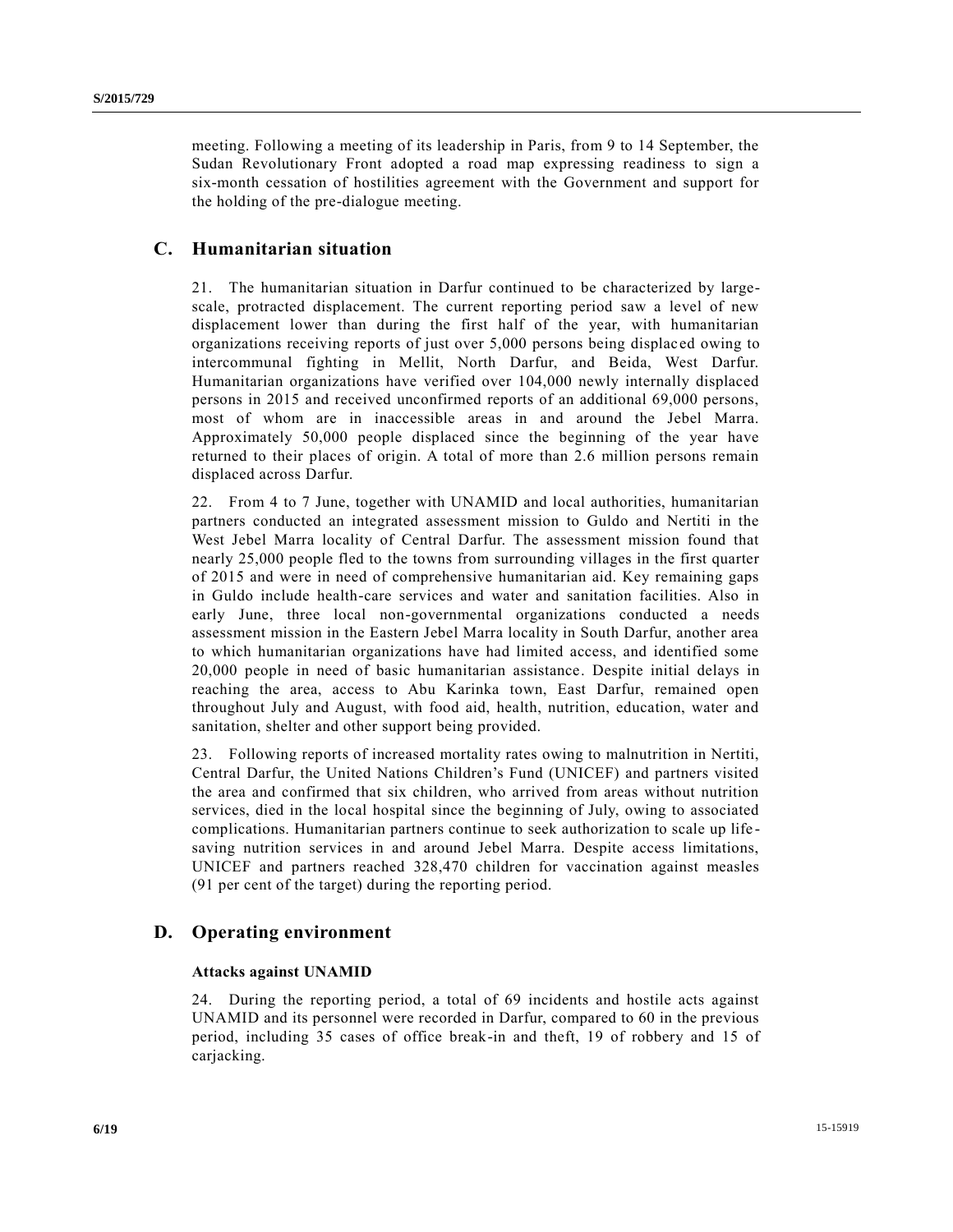25. On 24 May, unknown gunmen aboard a motorcycle killed a UNAMID national staff member near the mission's base in Zalingei, Central Darfur. The motive behind the attack has not been determined and UNAMID and government police are still investigating the incident. On 2 June, a contractor convoy transporting contingentowned equipment of the formed police unit of Bangladesh, travelling without military escort against UNAMID's advice, was attacked south of Menawashei, South Darfur. Government police and Rapid Support Forces troops killed three and captured five of the perpetrators in their pursuit and successfully recovered the equipment. Further attacks on UNAMID convoys by unidentified armed men took place on 15 and 24 July, respectively, north-west of Kutum, North Darfur, and near the Tulus team site, South Darfur. No casualties were reported in these incidents, while UNAMID troops responded by returning fire against the perpetrators who escaped. On 18 August, another unidentified armed group briefly halted a UNAMID convoy in Aljazera near Mellit, North Darfur, with no reported casualties.

26. On 6 June, two international contractual workers, who were abducted in Zalingei, Central Darfur, on 29 January 2015, were released in good health. A UNAMID national staff member, who was abducted by armed men in Nertiti, Central Darfur, on 21 July 2015, was released after five days in captivity.

27. In order to improve the security of United Nations and other personnel, UNAMID intensified patrols and the provision of armed escorts for movement in El Fasher. Increased coordination with government security agencies continued in order to more effectively pursue the perpetrators of attacks against UNAMID. On 28 June, UNAMID and the Special Prosecutor for Darfur crimes agreed to establish a joint team to review all cases of attacks against the mission's personnel an d property with a view to expediting the investigations and prosecution of outstanding cases. To combat the increase in criminality in El Fasher, the new Governor of North Darfur issued a decree on 30 June enforcing strict security measures. On 14 July, the Government's anti-carjacking unit arrested three armed persons suspected of carjacking against United Nations personnel in El Fasher.

#### **Attacks against United Nations agencies, international non-governmental organizations and humanitarian personnel**

28. A total of 25 criminal incidents against humanitarian actors were recorded, down from 40 in the previous reporting period, including 3 abductions, 13 carjacking incidents and 9 armed attacks and robberies. On 4 June, a UNAMIDescorted convoy comprised of 11 World Food Programme (WFP) trucks, 8 UNAMID trucks and a fuel tanker, was attacked by unknown armed men southwest of Kutum, North Darfur. The WFP driver who was abducted by the attackers and his truck were recovered by government police the next day. On 2 August, in an attempt to extort money, an armed militia abducted the drivers of 10 WFPcontracted trucks for several days, along with their vehicles, east of Kabkabiya, North Darfur, before releasing them following the Governor's intervention. The same day, the dead body of an international NGO national staff member, who was abducted by armed men on 3 June, was found in Abdul Shakur village, west of Kutum, North Darfur. On 8 September, in Kreinik locality, near El Geneina, West Darfur, unidentified armed men ambushed a vehicle transporting two State officials and WHO representatives, killing the driver and a security official, and fled the scene with the vehicle.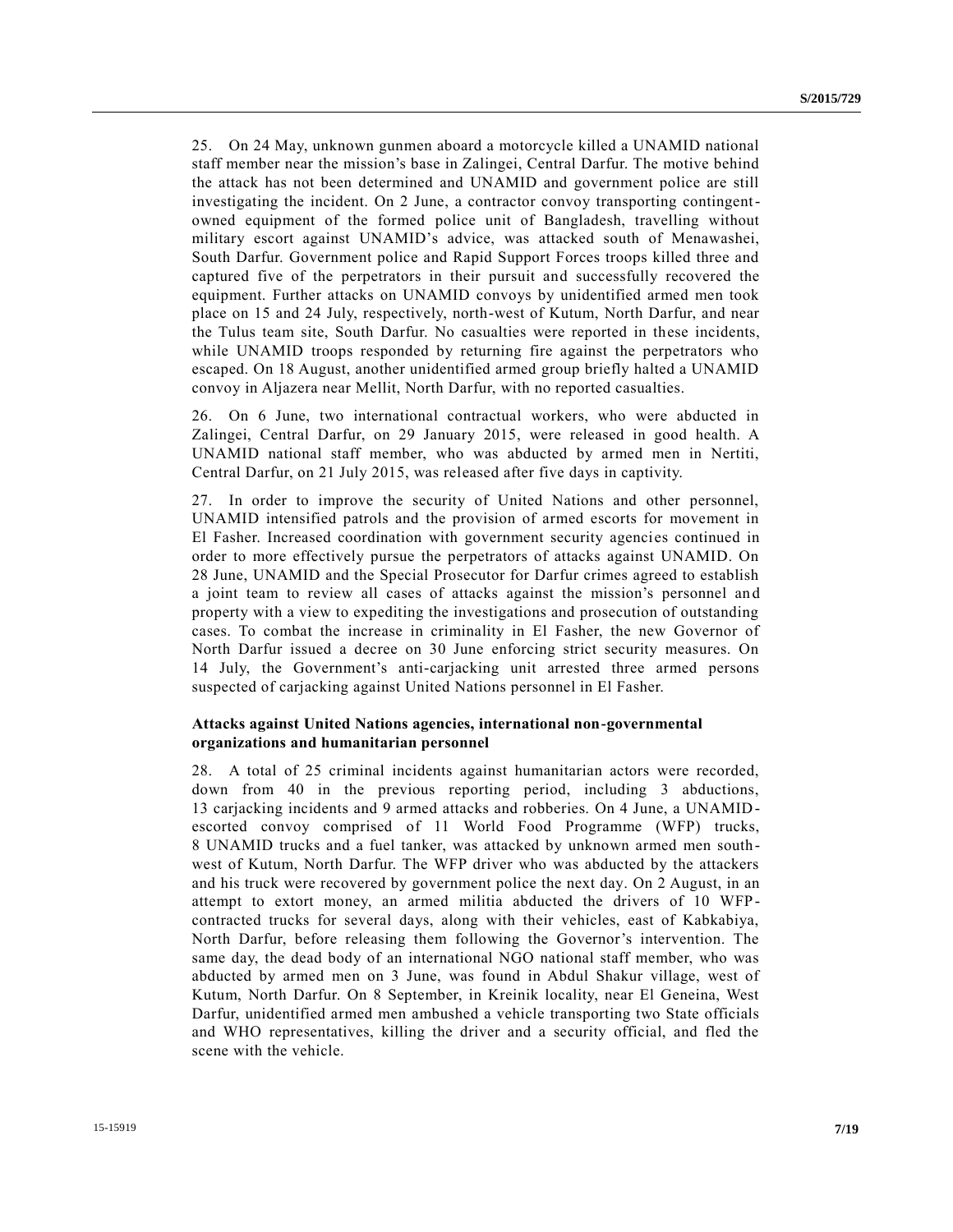### **Restrictions of movement, access denials and denial of clearances imposed on UNAMID**

29. UNAMID continued to encounter restrictions of movement, access and security clearance denial for its patrols and other mandated activities. UNAMID experienced 13 restrictions compared to 24 during the previous period, with government authorities citing insecurity caused by the presence of armed groups as the most common reason for them. The decrease in restrictions occurred primarily because of the pause in fighting between the Government and the armed groups as a result of the weather conditions. The mission also experienced flight restrictions with Sudanese security agencies rejecting manifests or cancelling several flights without providing justification. For example, on 22 August, eight regularly scheduled UNAMID flights were cancelled owing to the refusal of national security at El Fasher airport to clear the manifests affecting 107 passengers.

30. Owing to delays and impediments imposed by government agencies in issuing authorization for the shipment of food rations for UNAMID troops from Port Sudan since May 2015, as of 15 September, the mission's reserve stock had decreased to about 50 per cent. A total of 129 containers with food rations have been blocked, resulting in the spoiling of 148 tons of food with subsequent impact upon the level of nutrition provided to the Force, and also upon its sustainability in terms of rations reserve stocks.

#### **Access denials and restrictions imposed on humanitarian actors**

31. Delays in conducting needs assessments owing to access restrictions remain a major concern, as do the quality and duration of the access, once granted, particularly in Jebel Marra. From April to June, the Office for Coordination of Humanitarian Affairs (OCHA) Sudan reported that out of 1,451 inter- and intra-State travel authorization requests submitted, 232 (16 per cent) were delayed and 67 (nearly 5 per cent) denied. The denials included requests for access to areas most affected by conflict around Jebel Marra, including some locations that have not been reached since early 2010. Almost half of all inter-State travel requests were delayed, denied or restricted. Furthermore, half of the organizations reported having applied "self-limiting behavior" by refraining from submitting requests which they knew would be denied.

#### **Visas**

32. Denials and delays in the issuance of visas continued to negatively affect the mission's ability to deploy personnel and implement its mandate. In the reporting period, 772 visas were approved by the Government, including for 21 civilians, 135 military, 282 police, 205 contractors, 106 consultants and official visitors and 23 dependants. A total of 52 applications for entry visas and resident visa renewals were rejected, including for crucial senior-level vacancies, such as selected candidates for the Principal Humanitarian Affairs Officer and the Senior Women Protection Adviser on two occasions each, as well as the Head of Office in South Darfur. The sections most affected in this context were the Security Section, with 11 visa denials, and the Protection of Civilians Section, the Joint Operations Centre and the Human Rights Section, with five each. For the Protection of Civilians Section, this represents almost 40 per cent of its international staff; in the Human Rights Section, 50 per cent of international positions remain vacant owing to the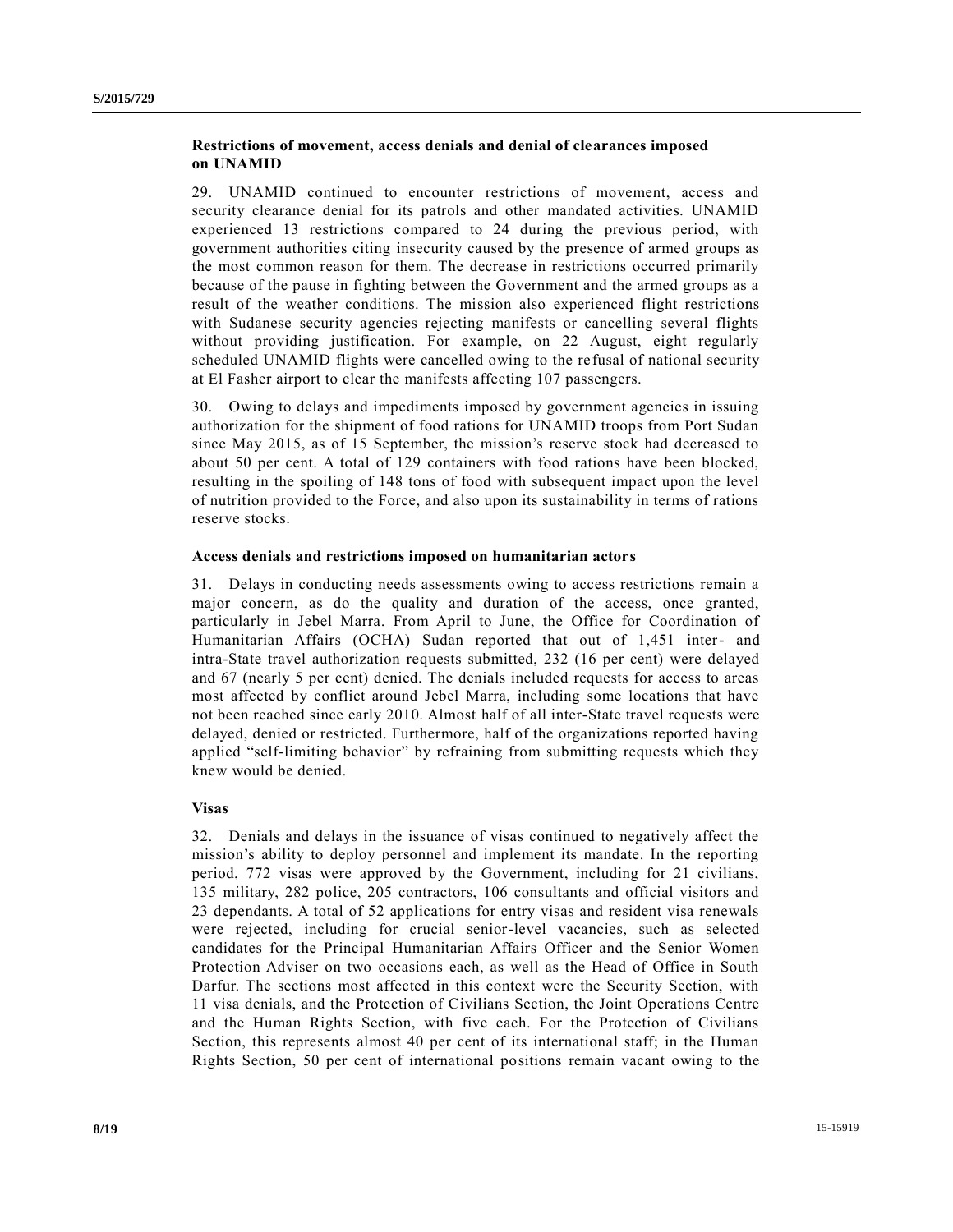lack of visas and seven resident visa requests are currently pending. In the Joint Operations Centre, six out of seven posts are vacant, five owing to visa issues. A further 132 visa requests submitted during the reporting period have been delayed without a response. Five staff visas have been pending since the previous reporting period, with one case awaiting a response since 19 November 2014.

## **III. Mandate implementation**

### **A. Support for an inclusive peace process**

#### **High-level mediation**

33. During the period under review, the Acting Joint Special Representative/ Joint Chief Mediator continued engaging the Government of the Sudan and the non-signatory armed movements, including JEM, SLA/MM and SLA/AW, on the resumption of negotiations. The parties maintained their divergent positions regarding the scope and format of such a process, particularly with respect to the Doha Document for Peace in Darfur as the framework of negotiation.

34. On 5 July, the Acting Joint Special Representative met with officials of the Ministry for Foreign Affairs in Khartoum, who expressed their Government's readiness to resume discussions with the Darfur armed movements, but only within the framework of the Doha Document for Peace in Darfur and with Doha as the venue for those talks. This position was further reiterated by President Bashir during his meeting with President Mbeki in Khartoum on 3 August. President Bashir added that there would be no reopening of discussions on the Doha Document and that, with the exception of small pockets held by  $SLA/AW$ , the armed movements no longer had a presence in Darfur.

35. From 26 to 28 May, during their consultations with the Acting Joint Special Representative on the margins of a meeting on the rights of children in armed conflict in Stadtschlaining, Austria, the leadership of the three armed movements expressed concern with the stalemate in the Darfur peace process. Furthermore, while noting their readiness to engage in the national dialogue, they stated that it was not their priority. In a follow-up meeting with the Acting Joint Special Representative in Paris, on 14 and 15 August, the armed movements acknowledged some positive aspects of the Doha Document, but reiterated their reservations about its being used as the basis for negotiations. The movements agreed to further consultations on a possible agenda and venue for the talks and undertook to submit their written position in this regard, as soon as possible.

#### **Implementation of the Doha Document for Peace in Darfur**

36. The consequences of the split of the former Liberation and Justice Movement into two political parties and the uncertainty regarding the future of the Darfur Regional Authority created serious tension between the signatories of the Doha Document for Peace in Darfur and undermined its implementation. As part of the new Government appointed by President Bashir, each of the two new political parties, the National Liberation and Justice Party, led by the Chair of the Darfur Regional Authority, Tijani el-Seisi, and the Liberation and Justice Party, led by the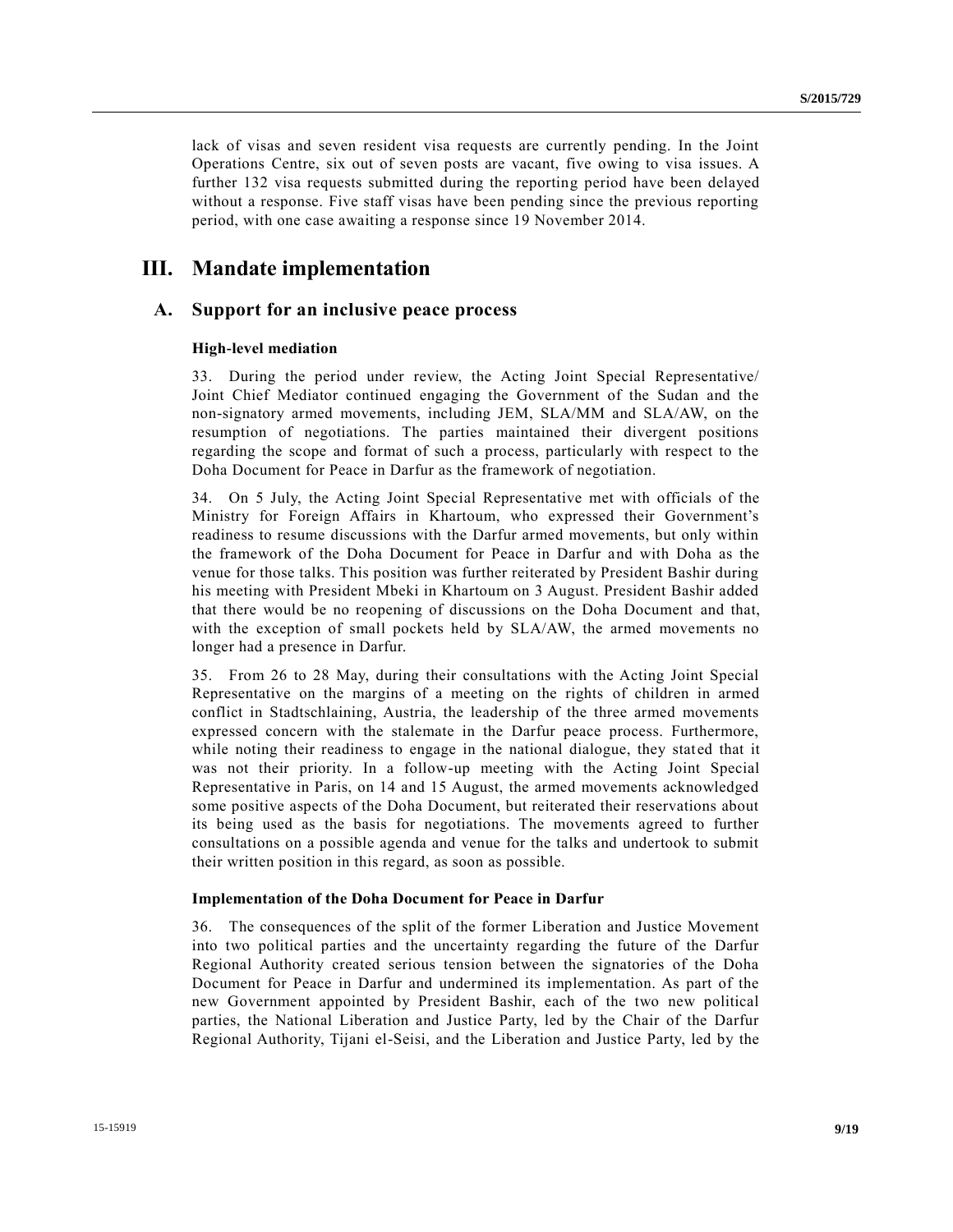former Secretary-General of the Liberation and Justice Movement, Bahar Abu Garda, were given one federal position and one State ministerial position.

37. On 28 June, following months of speculation about the future of the Darfur Regional Authority, President Bashir issued a decree extending its term for one year. In doing so, the Government sought to ensure the implementation of all outstanding provisions of the Doha Document, particularly those related to a referendum determining the final administrative status of Darfur. No steps, however, have so far been taken to establish the Referendum Commission.

38. With the extension of the Darfur Regional Authority, disagreements over the status of the Chair and its incumbent El-Seisi began to emerge. On 29 July, the Abu Garda faction reportedly requested the Government of Qatar to cease all funding to the Darfur Regional Authority and for projects under the Doha Document until the signatories agree upon a programme of action that takes into account the Liberation and Justice Movement split and the accession of JEM-Sudan. On 26 August, during a ceremony in Khartoum to mark the commencement of the second phase of projects under the Darfur Reconstruction and Development Fund, a heated confrontation between members of the Liberation and Justice Party and the National Liberation and Justice Party took place in which the former contested the attribution of 620 development projects and the legitimacy of the current Darfur Regional Authority leadership. On 5 September, the Liberation and Justice Party and JEM-Sudan signed a joint memorandum requesting an audit of the performance of the Darfur Regional Authority in the past four years, including the investigation of corruption allegations. This followed the announcement, on 31 August, of another memorandum on political cooperation signed between the National Liberation and Justice Party and a splinter faction of JEM-Sudan led by Abdel Rahman Banat.

39. Delays were also experienced in the implementation of the Final Security Arrangements owing to the failure of the parties to adhere to its provisions on eligibility criteria and lists of combatants. The demobilization of 1,500 former combatants from the Liberation and Justice Movement and JEM-Sudan in East and South Darfur, which was planned for June, commenced on 8 September and is expected to last for one month. Furthermore, obligations and deadlines under the Doha Document for the transfer of funds to the Darfur Regional Authority for justice and reconciliation, compensation and the return of internally displaced persons and refugees remain unimplemented.

40. The second phase of the Darfur Internal Dialogue and Consultation process was launched on 3 June and local-level dialogue was successfully completed in 17 localities in North, South, Central and West Darfur. The dialogue was postponed in East Darfur owing to security conditions following the intercommunal fighting between the Ma'alia and Southern Rezeigat. The dialogue in the remaining 43 localities has still not been conducted owing to the lack of adequate funding, despite the efforts of UNAMID and the Implementation Committee of the Darfur Internal Dialogue and Consultation to engage with the Government and donors, in this regard. On 8 September, during the tenth meeting of the Implementation Follow-Up Commission of the Doha Document for Peace in Darfur, held in Doha, Qatar, as the Chair, reiterated the role of this agreement as the main framework for the resolution of the Darfur conflict and expressed dissatisfaction with the divisions between its signatories. The parties pledged their cooperation to ensure the full implementation of its provisions.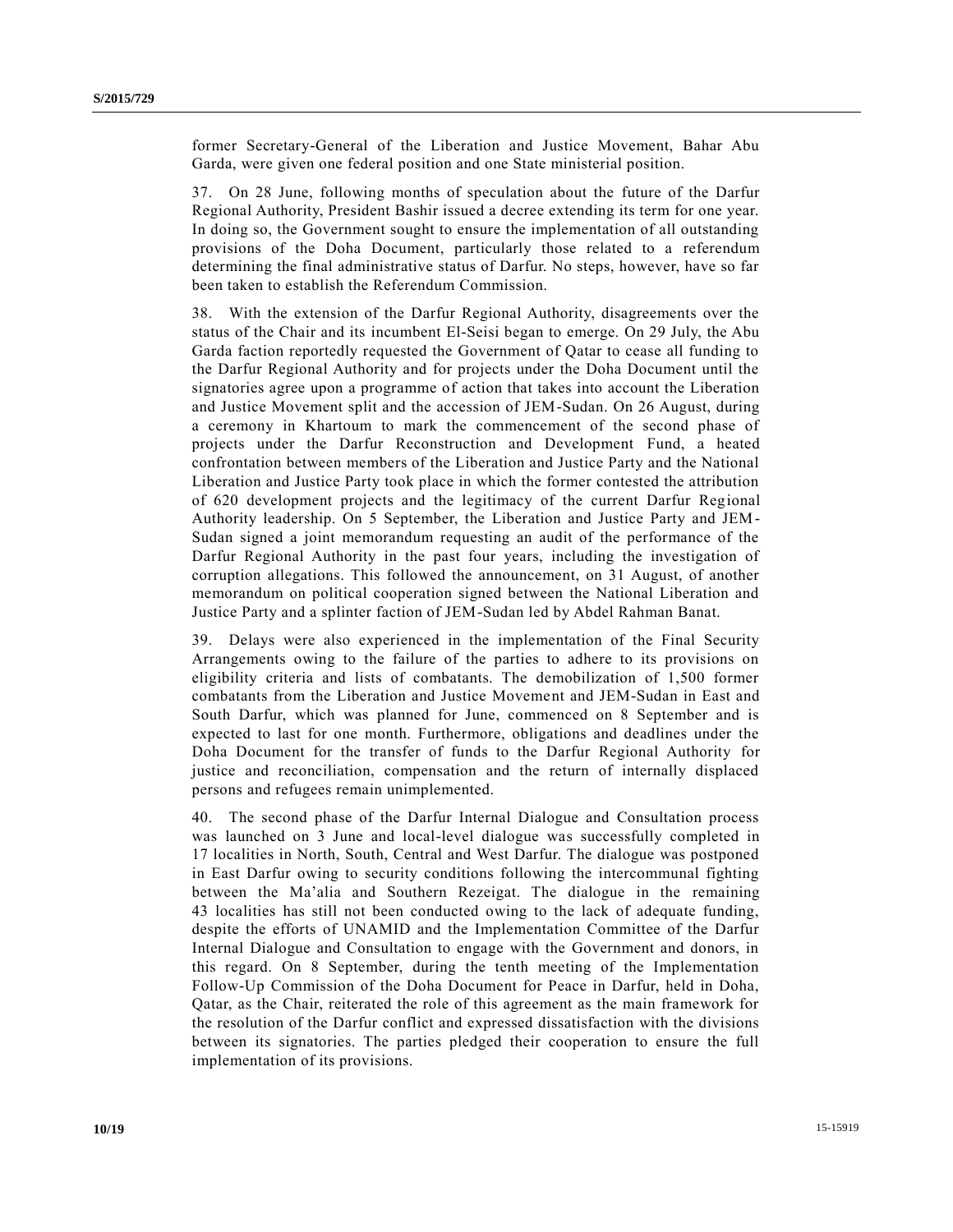## **B. Protection of civilians**

#### **Provision of physical protection**

41. UNAMID continued to provide protection through its presence and confidence-building patrols in civilian areas, particularly within and near internally displaced person camps, markets and villages, thereby ensuring area -security for the conduct of protection and humanitarian activities. During the reporting period, the mission's advocacy with the Government and armed movements contributed towards improved access to vulnerable and affected populations and facilitated the delivery of humanitarian assistance to those in need.

42. The UNAMID military personnel conducted a total of 21,267 patrols, comprising 13,047 protection of civilian patrols, 257 humanitarian armed escorts and 8,220 protection of UNAMID patrols. A total of 5,973 villages and 8,220 internally displaced person camps were covered during these patrols. UNAMID police conducted 9,298 patrols, compared to 6,819 during the same time period in 2014, including 4,869 confidence-building patrols to internally displaced person communities and 4,429 patrols to respond to the security needs of internally displaced persons, including women and children, while collecting firewood or engaged in farming activities. These patrols not only increased the mission's presence in critical civilian areas, but also provided an opportunity for joint engagement among UNAMID components, and with government partners, to carry out protection risk assessments and gather information on early warning indicators.

43. In an effort to prevent clashes during the annual migration of cattle through East Darfur, UNAMID provided financial and technical support to the demarcation of three migration routes in that State. In addition, UNAMID military provided a 40,000 litre water tank to meet the basic water needs of the community in Labado, East Darfur.

44. As a follow-up to the inter-agency assessment mission to Guldo and Nertiti in early June, UNAMID and the United Nations country team delivered food and non-food items to displaced communities in the area on 16 June and 16 and 26 August. The mission, along with humanitarian actors, continued its engagement with the authorities for the provision of unrestricted and timely access to the area.

45. UNAMID addressed the threat posed by explosive hazards through clearance of suspected hazardous areas and ammunition safety management operations. During the reporting period, 497 items of unexploded ordnance and 123 pieces of small arms ammunition were destroyed in 18 villages. UNAMID provided more than 300 education sessions on the risks of explosive remnants of war to over 25,000 civilians, including women and children. Radio broadcasts conveyed safety messages to an estimated 80,000 civilians.

#### **Logistic and security support to humanitarian operations**

46. UNAMID provided 257 armed escorts throughout Darfur, compared to 67 in the last reporting period, to facilitate the delivery of humanitarian assistance, as well as assessment and monitoring missions in different parts of Darfur. Of these escorts, 19 were provided for the World Food Programme, which facilitated the delivery of 4,231 metric tons of food to beneficiaries.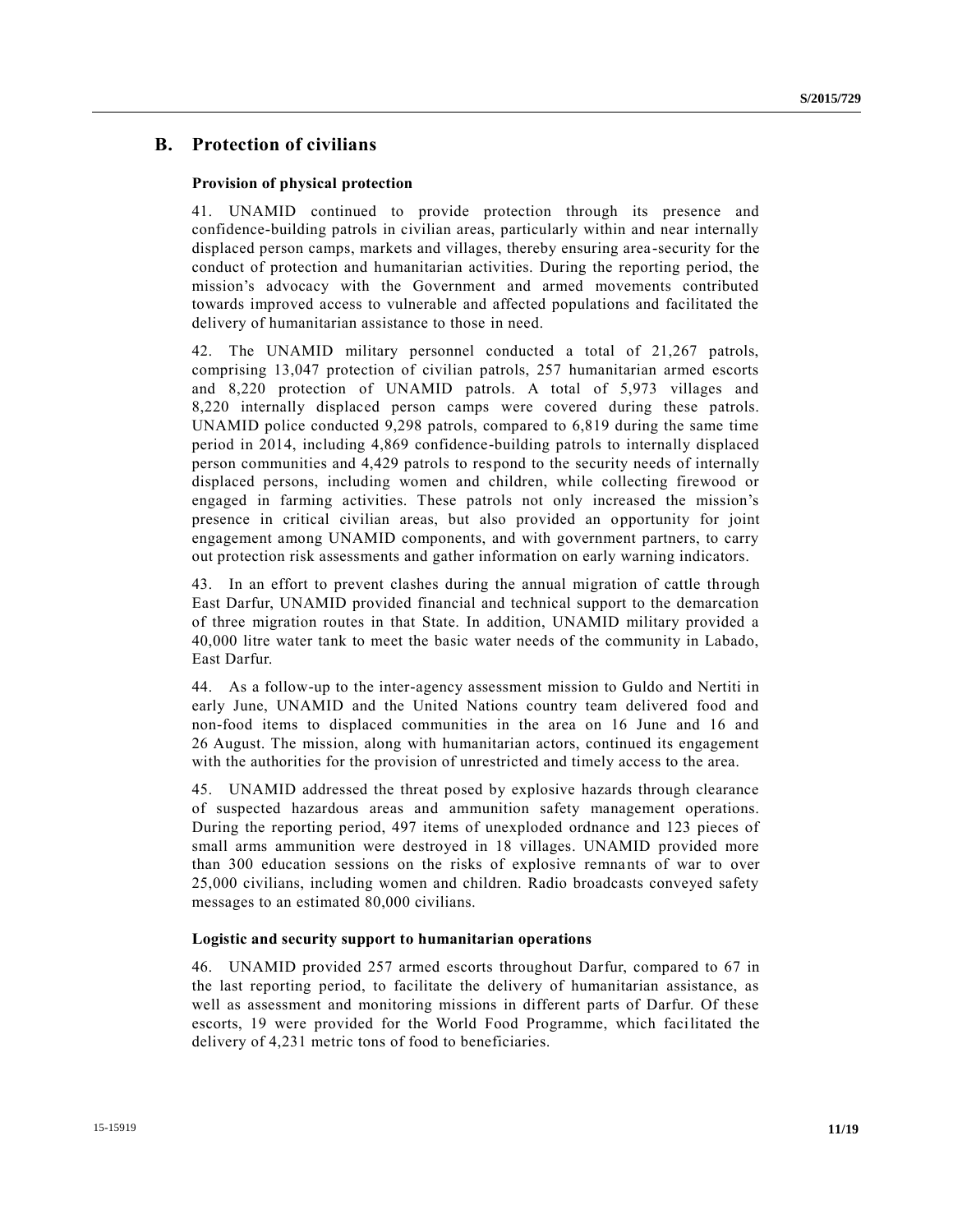47. UNAMID formed police units provided nine escorts for humanitarian partners, which enabled them to conduct assessment and monitoring missions to internally displaced person camps. The mission provided accommodation for humanitarian actors at its residential facilities across Darfur and continues to co-locate with some agencies at its sector offices and team sites. Humanitarian assets, such as vehicles and other machinery, remained stored in UNAMID facilities.

#### **Promoting a protective environment**

48. UNAMID documented 113 new incidents of human rights violations and abuses, involving 403 victims (including 29 minors) compared to 118 incidents involving 252 victims during the last reporting period. There were 53 confirmed cases of human rights violations and abuses, while the remaining 48 cases, although unconfirmed, are highly likely to have occurred, based on information corroborated from various sources. Of the 113 cases, 24 involving 28 victims were allegedly perpetrated by government security forces and proxy entities. The remaining 89 cases, with 357 victims, were allegedly perpetrated by unidentified armed men, often described by the victims as "unidentified armed Arab men". The vio lation of the right to life accounted for 32 cases and 116 victims including three minors, the right to physical integrity accounted for 58 cases and 228 victims with seven minors, and five cases of abduction involving 35 victims. Two cases of arbitrary arrest and detention, involving four victims, were documented. Sexual and genderbased violence, including conflict-related sexual violence, accounted for 14 cases involving 18 victims (including five minors). A number of sexual assault cases were recorded against female internally displaced persons while collecting firewood or engaged in farming activities.

49. Victims of human rights violations and abuses continued to face difficulties in accessing judicial redress owing to a number of factors, including lack of action by police to initiate investigations and bring perpetrators to justice. The low level of investigations and prosecutions has encouraged perpetrators to act with impunity and contributed to diminishing trust in the justice system. From the 113 documented cases, 50 were reported to the Sudanese police across various localities in Darfur. Only 12 of the 50 reported cases were investigated, resulting in seven arrests. However, no prosecution was reported following the arrests. In relation to the 38 remaining reported cases, interviews and testimonies from victims and/or witnesses indicated that no action was taken by the government authorities. As highlighted in the previous reporting period, government authorities continue to blame lack of capacity and low reporting of cases for the low level of police action.

50. Violations and abuses documented followed trends that are consistent with previously established patterns associated with the Darfur conflict. Impunity, overall insecurity and the proliferation of weapons has fuelled human rights violations and abuses. Increasingly, the spillover effects of intercommunal violence have resulted in attacks against civilians resulting in deaths, injuries and loss of property. UNAMID observed a trend in documented incidents related to the continuing threat posed by "armed Arab men" who were present within or near internally displaced person camps and, along with other unidentified persons, attacked civilians engaged in farming, thus depriving them of critical sources of food and subsistence income.

51. UNAMID continued to engage with State and judicial authorities to address the issue of impunity, meeting with the Prosecutor for El Fasher and Tawilla on the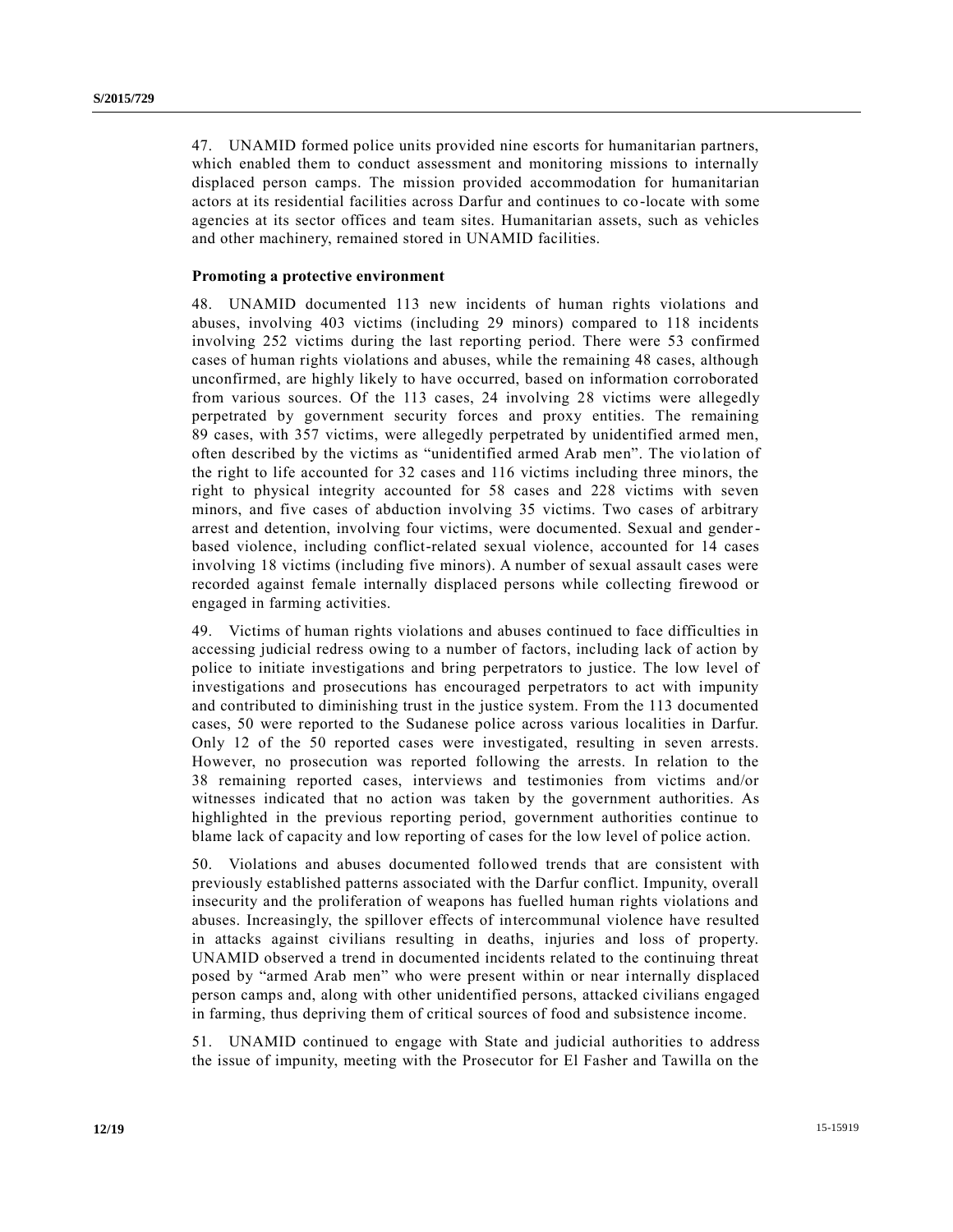status of outstanding cases related to alleged killings and physical assault of civilians in North Darfur, and with the Chair of the North Darfur Legislative Assembly, to discuss alleged human rights abuses related to the Berti and Beni Omran conflict. A mapping exercise of police stations and prisons conducted by UNAMID indicated major gaps in police presence in Darfur, with only 74 police and 54 subpolice stations serving a population of 7 million people. In addition to this deficit, UNAMID highlighted the prolonged lack of police presence in Kutum, Tawilla, Um Baru and Kornoi localities in its engagement with State authorities. The establishment of a Sudanese police post in Labado in East Darfur in August was a welcome development.

52. In August 2015, the United Nations High Commissioner for Human Rights published the Report on Impunity and Accountability in Darfur for 2014 covering human rights abuses documented by UNAMID during that year (a total of 411 cases) and providing an analysis of the continuing sources of impunity, including challenges to access to justice and the right to remedy for victims in the region. Following the announcement by the JEM leadership on 16 August that the Government intended to execute seven of its members who were captured in 2010 after an attack on the Central Reserve Forces in South Darfur and subsequently sentenced to death, UNAMID engaged with relevant Sudanese authorities urging a moratorium on the death penalty and was subsequently informed that their death sentences were suspended.

53. In July, in collaboration with relevant authorities, UNAMID trained over 100 judicial officers, including prosecutors, lawyers and rural court judges in criminal investigations, mediation and conflict prevention and conducted outreach programmes to increase the human rights knowledge of the state officials.

54. On 12 August, the Government confirmed that it would contribute 30 per cent of the implementation cost of the Five-year Strategic Plan for the Darfur Prisons System, which was developed with support from UNAMID and the United Nations country team. Further, Darfur prison authorities implemented some of UNAMID's recommendations following the Zalingei Prison escape of 14 April 2015, including infrastructure repairs, classification of inmates and transfer of serious offenders to maximum security facilities. To further strengthen prison security, from 17 to 30 June, UNAMID trained 30 prison officers on principles of good order and control, contingency planning, disaster management and early warning mechanisms. Thirty prison managers were trained on the humane management and administration of prisons.

55. The implementation of community-based labour intensive projects for youths considered to be at risk of engaging in anti-social behaviour included 22 projects in the area of vocational and on-the-job skills training across all states of Darfur targeting over 1,500 youth. UNAMID, in coordination with relevant stakeholders, commenced the development of a community stabilization programme planned for September. UNAMID also completed 18 quick-impact projects across Darfur to support the immediate needs of the communities and local authorities in the areas of health, education, water and sanitation, as part of confidence-building initiatives between UNAMID and the local population.

56. UNAMID provided technical training for 305 local police officers on crime scene management, community policing and computer skills, and administered English classes to 206 police officers. Measures have also been taken to improve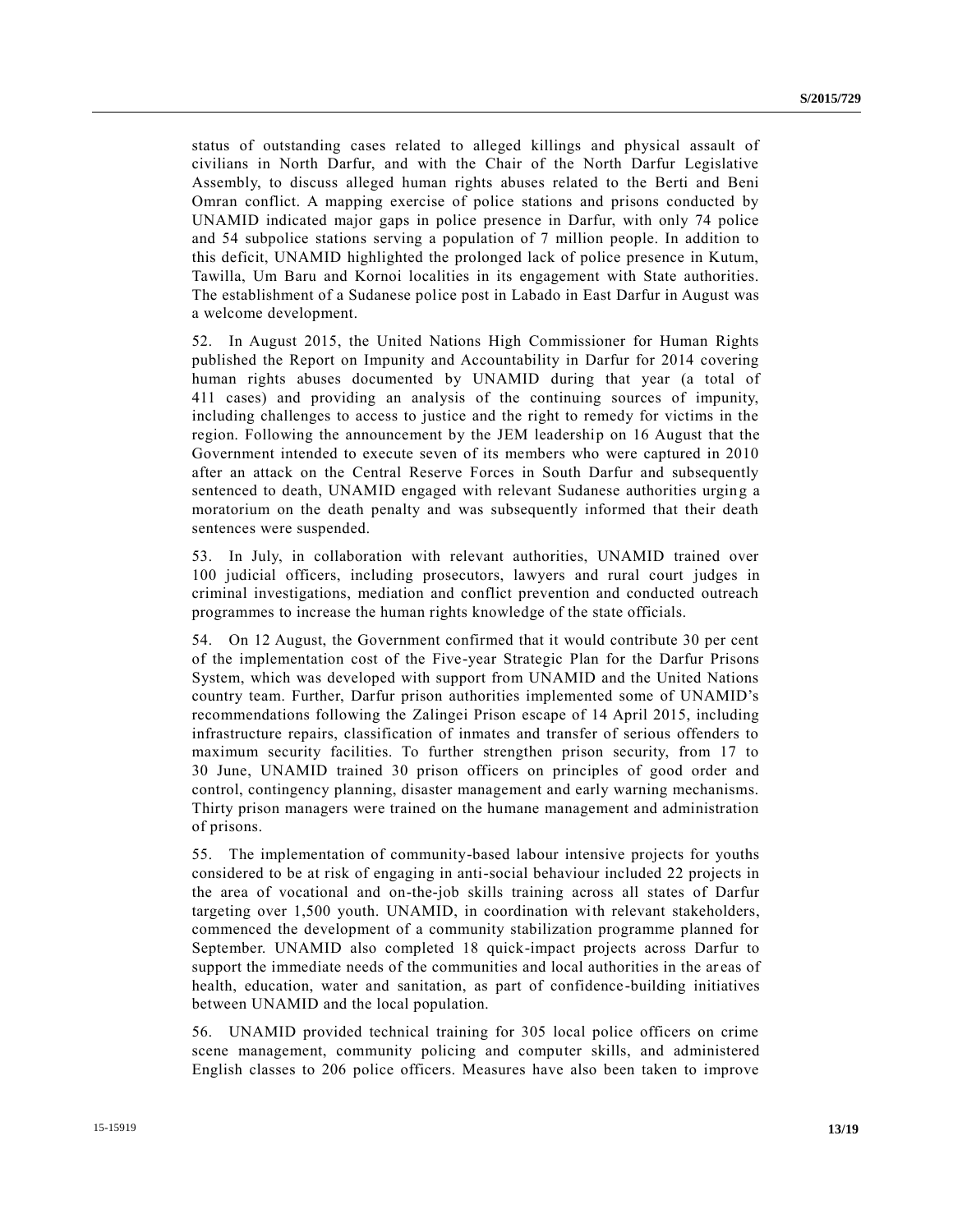security and collaboration between stakeholders. To this end, 48 Community Safety Committee meetings were conducted to strengthen community policing activities in the internally displaced person camps, supported by 277 joint patrols with community policing volunteers as part of crime prevention initiatives in such camps. In addition, 98 sensitization sessions were conducted on crime prevention for Sudanese police, as well as 141 on sexual and gender-based violence for internally displaced persons.

57. Regular capacity-building for host communities on child rights and child protection, as well as efforts to boost the capacity of local structures on monitoring and reporting mechanisms on violations against children, under Security Council resolution 1612 (2005), continued during the reporting period. This has enabled the communities to become more cooperative and bold in reporting, and consequently an increasing number of violations against children are being reported. As part of the mission's efforts to sensitize the belligerents about the rights of children in armed conflict, the Acting Joint Special Representative facilitated consultations between my Special Representative for Children and Armed Conflict and the Darfur armed movements from 26 to 28 May 2015 in Stadtschlaining, Austria, in collaboration with the Austrian Study Centre for Peace and Conflict Resolution. During the event, the leaders of JEM, SLA/AW and SLA/MM issued a statement pledging to take all necessary measures to prevent any violations against children in Darfur. A follow-up meeting, including humanitarian actors, is expected to take place in November 2015.

## **C. Local conflict mediation**

58. UNAMID, in collaboration with government authorities and other stakeholders, continued to support the mediation of intercommunal conflict through its engagement with national and local government, traditional mediators, tribal and community leaders and relevant institutions under the Darfur Regional Authority, as well as other stakeholders. The mission continued to place emphasis on early warning, preventive measures, capacity-building and efforts to address the root causes of these conflicts.

59. In the aftermath of the violence between the Ma'alia and Southern Rezeigat in East Darfur, UNAMID engaged with the Shura (advisory) Councils of both tribes in Khartoum, respectively, on 28 and 31 May, urging them to embrace dialogue and discussed possibilities for a renewal of the reconciliation process. During the July mobilization of Southern Rezeigat youth, the mission engaged with native leaders and local authorities to de-escalate tensions. On 27 August, UNAMID conducted an assessment mission in Abu Karinka locality for the first time in five years and engaged with the authorities on prospects for the establishment of a new mission team site in the area. On 2 September, UNAMID also facilitated a mission by the Governor of East Darfur to Abu Karinka to engage with the Ma'alia.

60. Similarly, throughout the most recent crisis between the Berti and Zeyadiyah in North Darfur, UNAMID engaged with community leaders, local authorities, including the Malha commissioner and the Meidob tribe, which had been at the forefront of previous mediation efforts, influential tribal figures in Khartoum, the native administrations in Khartoum and the Darfur Regional Authority, to facilitate a cessation of hostilities and encourage reconciliation. On 9, 11 and 14 July, the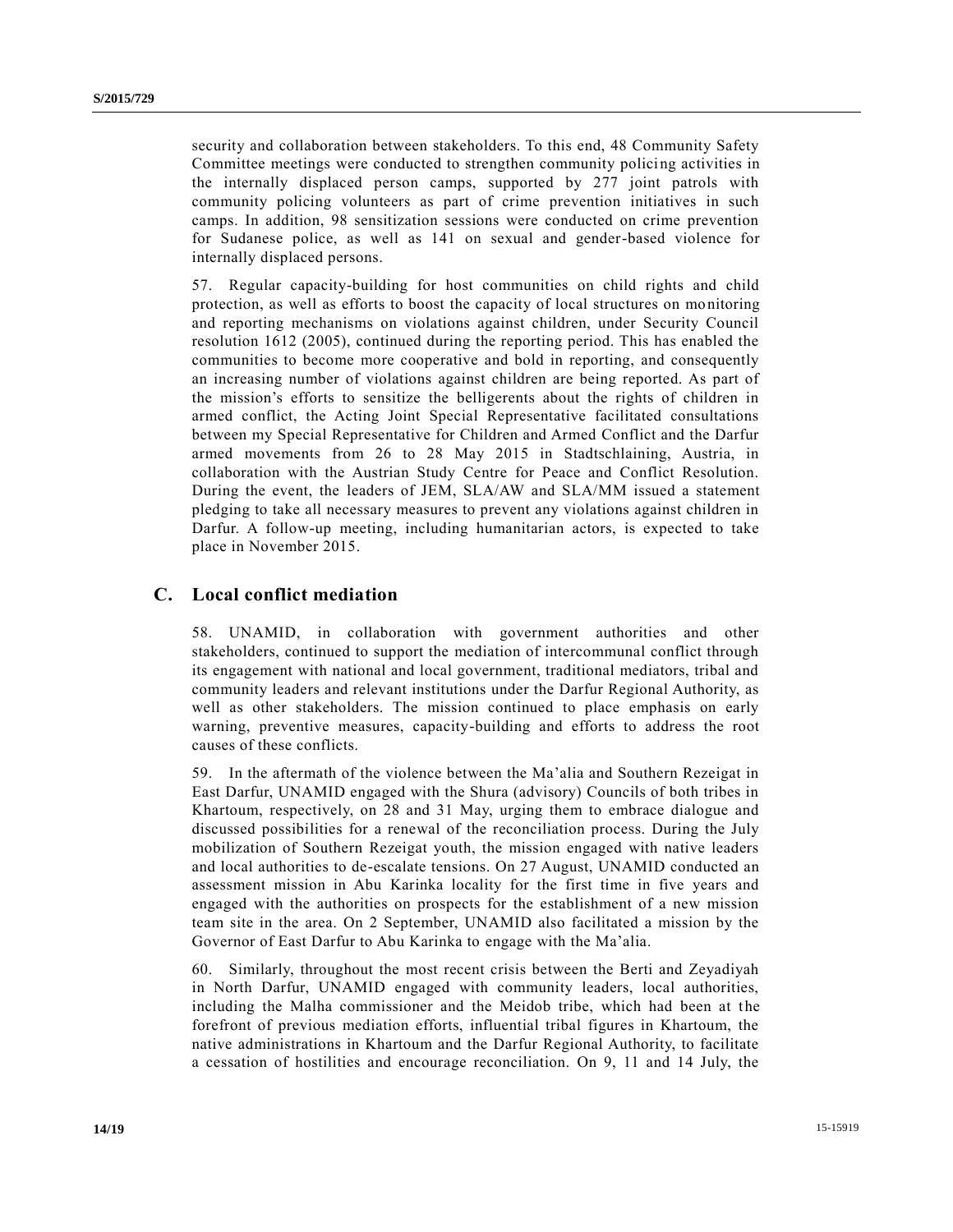mission conducted integrated assessment and confidence-building missions to Ein El Dess and Hillat Ahmed Shayib, as well as other villages affected by the conflict in the Mellit area.

61. In order to mitigate the renewed conflict between the Habaniya and the Southern Rezeigat in July, UNAMID engaged with key stakeholders, including native leaders, the former Governor of South Darfur and current government officials. The mission was further invited to participate in special taskforces of both tribes with the objective of finding a sustainable solution to the conflict. On 24 July, UNAMID facilitated the travel of the Habaniya taskforce to Al Sunta locality in order to assess the humanitarian situation and encourage the demobilization of local youth and the return of displaced persons, and prepare the ground for the holding of a reconciliation process.

62. In an effort to prevent seasonal conflict, UNAMID engaged local stakeholders to encourage peaceful coexistence between farming and pastoral communities. UNAMID also supported the work of agricultural protection committees, peaceful coexistence committees, the native administration and local authorities in Darfur to promote dialogue and shared access to natural resources, including supporting inter-tribal committees between the Massalit and Fallata and the Fallata and Salamat.

## **IV. Implementation of the strategic review recommendations**

### **A. Improved effectiveness and streamlining**

63. The mission continued to implement the recommendations of my special report of 25 February 2014 [\(S/2014/138\)](http://undocs.org/S/2014/138) to further improve its capabilities and effectiveness. Currently, UNAMID has 40 units deployed (27 military and 13 formed police units). The serviceability of contingent-owned equipment remained satisfactory at 92 per cent during the previous quarter. Nonetheless, equipment shortfalls and serviceability of equipment in some contingents continue to persist, particularly because of wear and tear and delays in the deployment of equipment owing to government clearances and contracting issues.

64. Secretariat and mission staff are cooperating closely to complete the last phase of the streamlining exercise of civilian staff which comprises the abolishment of 488 positions (10 international, 476 national and 2 United Nations Volunteers) by 31 December 2015. Working groups established at Headquarters and in the mission continued their work preparing and synchronizing the necessary steps to ensure a smooth process and to support staff members who would be affected by the streamlining exercise.

65. In June 2015, UNAMID implemented a new communications strategy providing for a more proactive, robust and assertive media policy, a more effective use of social media, the strengthening of internal communication channels and the development of a set of messages tailored according to themes and audiences. The objective of the strategy is to provide an accurate account of the achievements of UNAMID in an efficient, effective and transparent manner.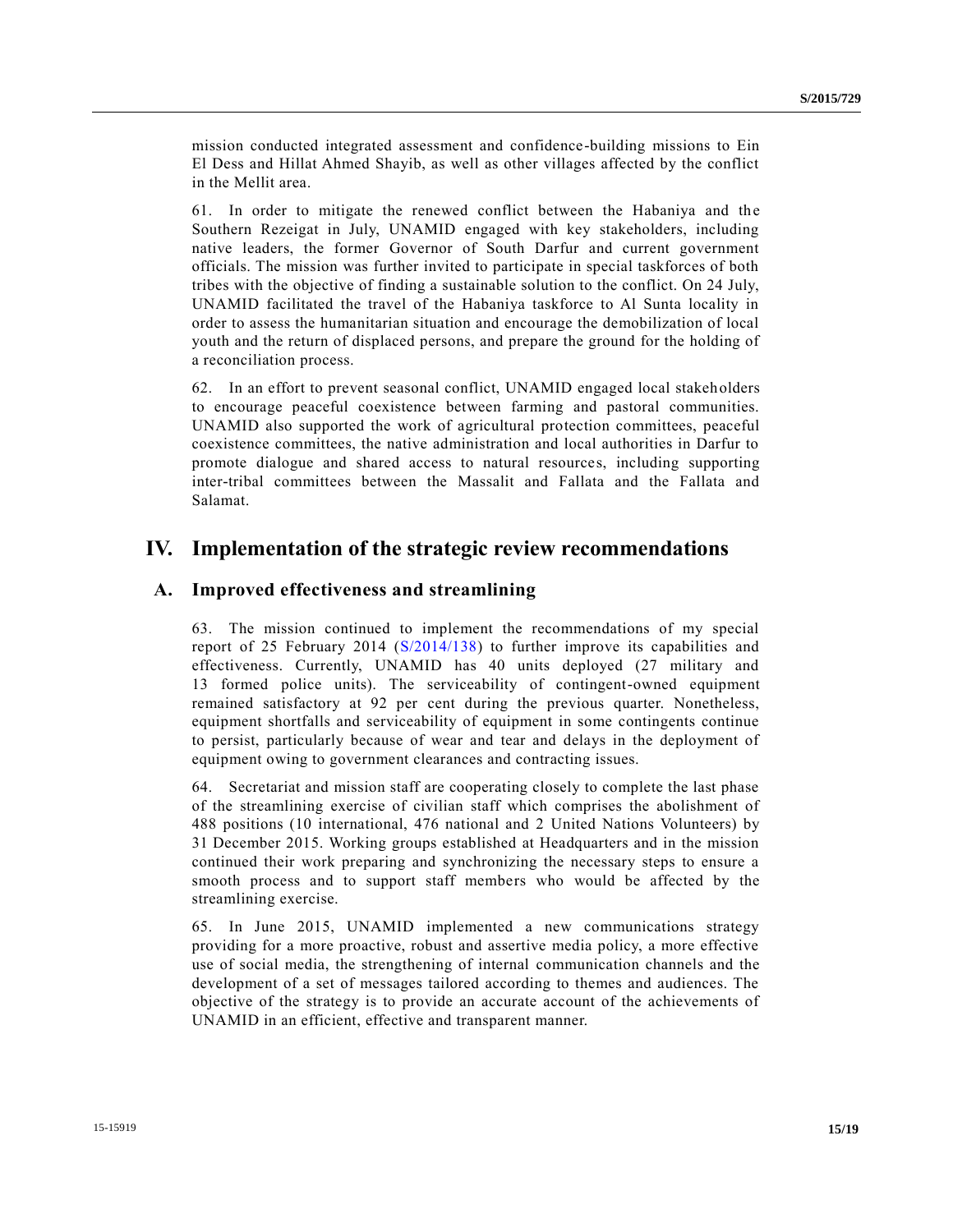## **B. Transfer of mandated tasks to the United Nations country team and exit strategy**

66. Further to Security Council resolutions 2173 (2014) and 2228 (2015), UNAMID and the United Nations country team commenced the development of an operational plan for the gradual and phased transfer of tasks to the latter, following the revision of the mission's priorities. The requisite joint coordination mechanisms were established during the reporting period for the purpose of monitoring and implementing both the transfer process and the integrated strategic framework for the cooperation between UNAMID and the United Nations country team for 2014 - 2016. Work on the operational plan for the transfer was divided into three phases: the enumeration of the mission's mandated activities that would be carried out jointly or transferred to the country team, the identification of necessary requirements for the transfer (including financial, human resources, existence of NGO partners, security conditions, government cooperation, among others), and the development of a corresponding timetable.

67. In accordance with the strategic analysis presented to the Council in my previous report of 26 May 2015 [\(S/2015/378\)](http://undocs.org/S/2015/378), UNAMID and the country team have enumerated the specific tasks and completed the first phase of the process. In this context and pursuant to Security Council resolution 2228 (2015), they have also established a coordination mechanism for the rule of law under the Global Focal Point umbrella which will guide their joint activities in the police, justice and corrections sectors in order to ensure a coordinated and seamless gradual transfer of these tasks. Activities related to advocacy and capacity-building for the Government on the prevention and response to sexual and gender-based violence and gender mainstreaming, which were gradually discontinued by the mission, in line with the UNAMID strategic review of 2014, are in the process of being fully taken over by the United Nations Population Fund and the United Nations Entity for Gender Equality and the Empowerment of Women (UN-Women), respectively. The next phase of the process, namely the identification of necessary requirements, including funding options and modalities for the transfer, is expected to be completed by November 2015.

68. Further to Security Council resolution 2228 (2015) and the communiqués of the African Union Peace and Security Council adopted during its 516th and 529th meetings held, respectively, on 22 June and 31 July 2015, the United Nations Secretariat and the African Union Commission have invited the Government of the Sudan to undertake high-level political consultations to draw up the appropriate steps, process and format of an exit strategy on the basis of the mission's existing benchmarks. The consultations will take place at the end of September in the margins of the seventieth session of the General Assembly, in New York.

# **V. Financial aspects**

69. The General Assembly, by its resolution 69/261 B of 25 June 2015, appropriated the amount of \$1,102.2 million for the maintenance of UNAMID for the period from 1 July 2015 to 30 June 2016.

70. As at 25 August 2015, unpaid assessed contributions to the Special Account for UNAMID amounted to \$663.2 million. Total outstanding assessed contributions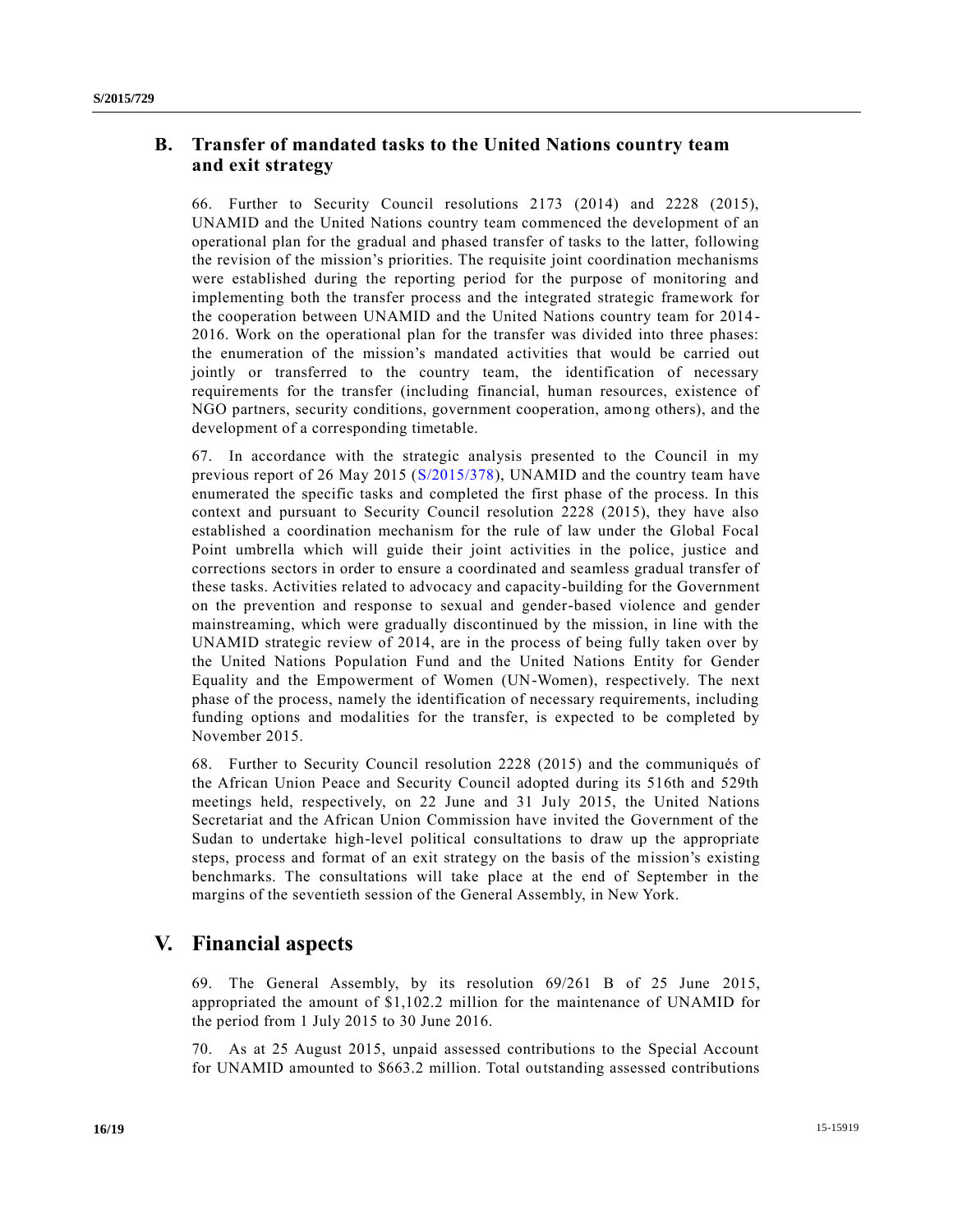for all peacekeeping operations at that date amounted to \$4,404.2 million. Reimbursement to the contributing Governments for troop and contingent-owned equipment costs has been made for the period up to 30 April 2015 and 31 March 2015, respectively, in accordance with the quarterly payment schedule.

## **VI. Observations**

71. The continued lack of progress towards the political resolution of the conflict in Darfur is of grave concern. The fighting between the Government and the armed movements and its consequences continue to bring suffering to the people of Darfur. Of a population of about 7 million, 4.4 million people rely on humanitarian aid for their survival, including 2.6 million internally displaced persons.

72. The Government's stated intention to declare a two-month ceasefire in Darfur, as well as in Southern Kordofan and Blue Nile States, is commendable. However, the return of displaced people to their places of origin requires a sustained effort by the warring parties to find a political solution to the conflict. In this regard, I commend the efforts of the Acting Joint Special Representative to revitalize the Darfur peace process, through engagement with the non-signatory movements in support of the synchronized mediation led by the African Union High-level Implementation Panel. I encourage all parties to support these efforts with a view to achieving the expedient resumption of direct talks on Darfur. I further express my full support to the Panel, which, together with UNAMID and my Special Envoy for the Sudan and South Sudan, continues to explore options for finding negotiated solutions to the conflicts in the Sudan. There is no military solution to the conflict in Darfur. I therefore reiterate my call on both the Government and the armed movements in Darfur to immediately resume direct talks, without any preconditions, with a view to achieving a negotiated settlement to the crisis.

73. I remain very concerned about the increasing frequency of intercommunal conflict and its devastating impact on the civilian population in Darfur. In this regard, the efforts of the Government to contain the effects of fighting between local tribes during the past three months, as well as to curb the continuing high rates of criminality, are welcome. The Government, nevertheless, should also complement these efforts by developing a comprehensive strategy to address the root causes of these conflicts, including comprehensive and inclusive consultations with the communities, the establishment of appropriate legal and political frameworks and the reinforcement of the justice and law enforcement sectors. UNAMID will continue to extend its support in this regard.

74. The extension of the term of the Darfur Regional Authority for an additional year is a step towards ensuring the continuing implementation of the Doha Document for Peace in Darfur and resulting benefits to the people of Darfur. It is important that the signatory parties to the agreement reach a consensus on the future of the Darfur Regional Authority leadership to ensure the continued implementation of the Doha Document. I thank the Government of Qatar for its continued support to the Doha Document.

75. The progress made in the implementation of the Darfur Internal Dialogue and Consultation, notably with the completion of the first and commencement of the second phase of the process, is encouraging. In this regard, I call on the Government of the Sudan to fulfil its pledge and request the support of all relevant stakeholders,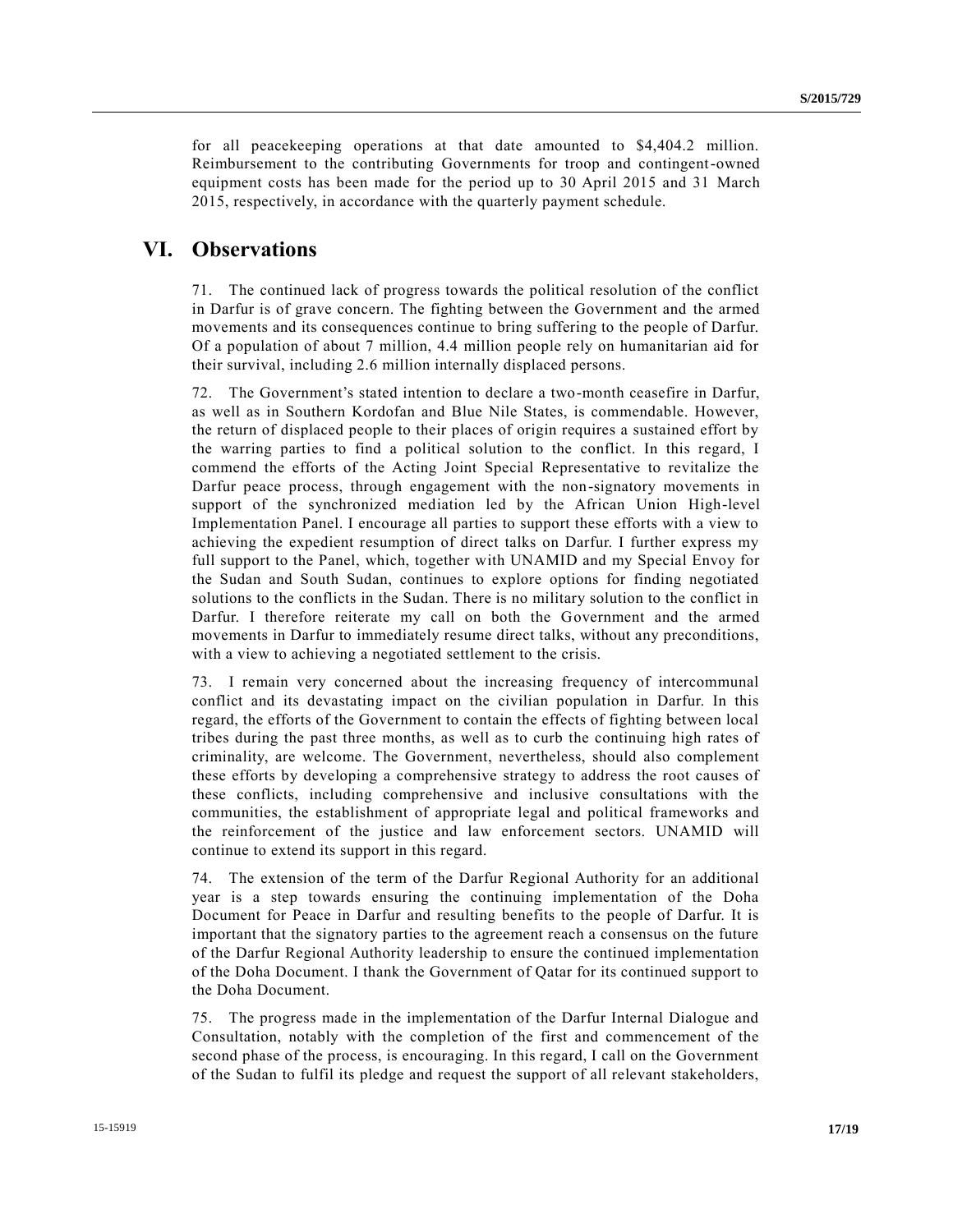donors and institutions to provide the necessary funds to ensure the successful implementation of this process and other development and recovery projects in Darfur.

76. I condemn the continued attacks on United Nations personnel and humanitarian actors in Darfur by criminal elements. I urge the Government to fulfil its responsibilities in this regard by providing protection and ensuring that these cases are investigated and the perpetrators brought to justice. I regret that the Government and the armed movements continue to restrict the access of UNAMID and humanitarian actors to vulnerable populations throughout Darfur. I also regret the Government's continued denials and delays of visa requests for UNAMID personnel, which prevent the deployment of crucial personnel. I seek the support of the Security Council in urging the Government to comply with the provisions of the Status of Forces Agreement and enable the mission to discharge its mandate.

77. In conclusion, I would like to thank the Acting Joint Special Representative/ Joint Chief Mediator, Abiodun Oluremi Bashua, and all the personnel of UNAMID, the United Nations and the humanitarian community, who, in the face of considerable adversity, continue their tireless efforts to improve the lives of the people of Darfur. I also commend my Special Envoy for the Sudan and South Sudan, Haile Menkerios, and Presidents Thabo Mbeki and Abdulsalami Abubakar of the African Union High-level Implementation Panel for their unceasing efforts to resolve the Darfur conflict.